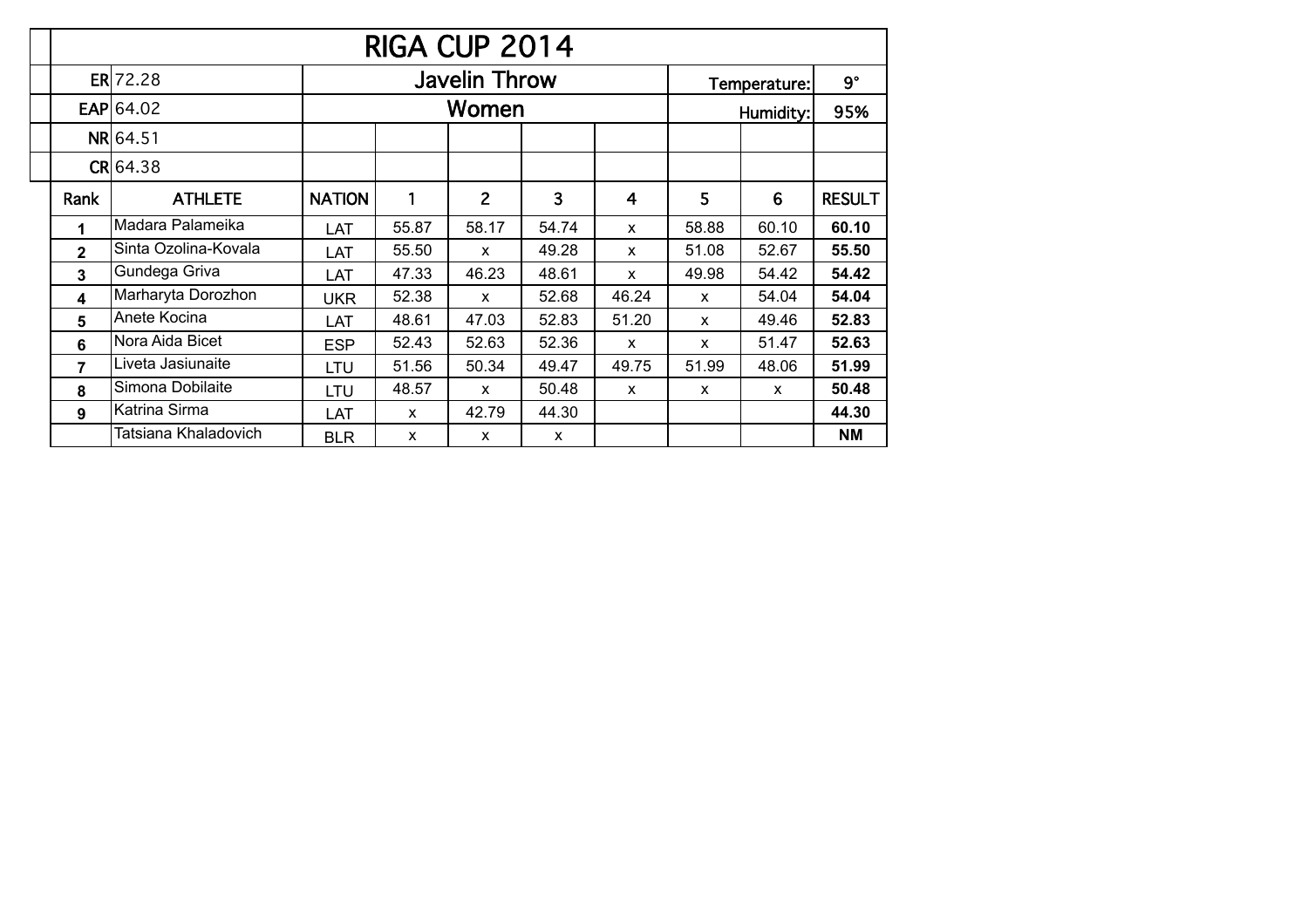|              |                         |               |              | RIGA CUP 2014   |       |              |              |              |               |
|--------------|-------------------------|---------------|--------------|-----------------|-------|--------------|--------------|--------------|---------------|
|              | ER 23.06                |               |              | <b>Shot Put</b> |       |              |              | Temperature: | $10^{\circ}$  |
|              | <b>EAP 20.61</b>        |               |              | Men             |       |              | Humidity:    | 93%          |               |
|              | NR 21.74                |               |              |                 |       |              |              |              |               |
|              | <b>CR20.67</b>          |               |              |                 |       |              |              |              |               |
| Rank         | <b>ATHLETE</b>          | <b>NATION</b> | 1            | $\overline{2}$  | 3     | 4            | 5            | 6            | <b>RESULT</b> |
| 1            | Tomas Stanek            | <b>CZE</b>    | X            | $\mathsf{x}$    | 19,49 | $\mathsf{x}$ | $\mathsf{x}$ | 19,68        | 19,68         |
| $\mathbf{2}$ | Maris Urtans            | <b>LAT</b>    | 18,91        | $\mathsf{x}$    | 18,96 | 19,52        | X            | $\mathsf{x}$ | 19,52         |
| $\mathbf{3}$ | <b>Patrick Cronie</b>   | <b>NED</b>    | 17,52        | 17,93           | 18,10 | 17,69        | 17,70        | 18,72        | 18,72         |
| 4            | Rimantas Martisauskas   | LTU           | 18,34        | $\mathsf{x}$    | 17,68 | $\mathsf{x}$ | 18,27        | 18,11        | 18,34         |
| 5            | Zane Duquemin           | <b>GBR</b>    | $\mathsf{x}$ | 17,66           | X     | $\mathsf{x}$ | X            | 17,99        | 17,99         |
| 6            | <b>Thierry Kruithof</b> | <b>NED</b>    | 15,69        | 16,96           | 16,17 | $\mathsf{x}$ | 16,87        | $\mathsf{x}$ | 16,96         |
| 7            | <b>Arnis Zvirins</b>    | LAT           | 16,02        | X               | X     | X            | 15,59        | X            | 16,02         |
| 8            | Andrejs Samburs         | LAT           | 13,22        | 15,67           | 15,58 | 15,65        | $\mathsf{x}$ | X            | 15,67         |
|              | <b>Kristo Galeta</b>    | <b>EST</b>    |              |                 |       |              |              |              | <b>DNS</b>    |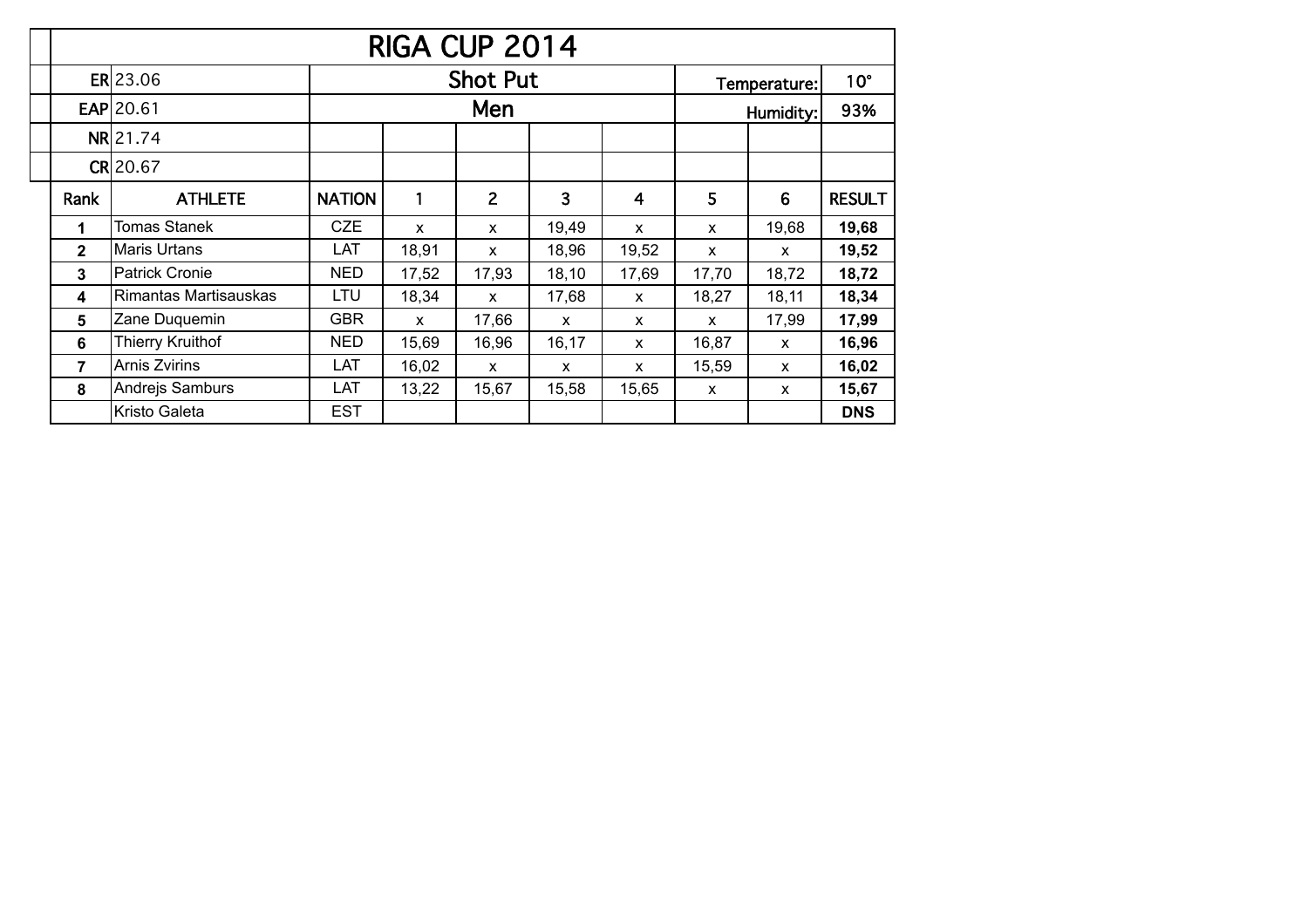|                |                       |               |              | RIGA CUP 2014  |              |                |              |              |               |
|----------------|-----------------------|---------------|--------------|----------------|--------------|----------------|--------------|--------------|---------------|
|                | $ER$ 7.52             |               |              | Long Jump      |              |                |              | Temperature: | $10^{\circ}$  |
|                | EAP $6.79$            |               |              | Women          |              |                |              | Humidity:    | 93%           |
|                | NR 6.92               |               |              |                |              |                |              |              |               |
|                | CR 6.70               |               |              |                |              |                |              |              |               |
| Rank           | <b>ATHLETE</b>        | <b>NATION</b> | 1            | $\overline{2}$ | 3            | $\overline{4}$ | 5            | 6            | <b>RESULT</b> |
| $\mathbf 1$    | Aiga Grabuste         | LAT           | X            | 6.28           | 6.41         | $\mathsf{x}$   | 6.30         | 6.37         | 6.41          |
|                |                       |               | 1.0          | 1.5            | 1.7          | 1.0            | 1.8          | 0.8          | 1.7           |
| $\overline{2}$ | Lauma Griva           | LAT           | 6.21         | 6.30           |              | 6.15           | 6.21         | 6.21         | 6.30          |
|                |                       |               | 1.1          | 1.3            |              | 1.3            | 2.1          | 1.3          | 1.3           |
| $\mathbf{3}$   | Margaryta Tvirdokhlib | <b>UKR</b>    | 5.89         | 5.97           | 6.09         | 6.10           | X            | 5.91         | 6.10          |
|                |                       |               | 0.5          | 1.6            | 1.2          | 0.8            | 1.2          | 1.3          | 0.8           |
| 4              | Mara Griva            | LAT           | 6.05         | 5.94           | 5.84         | х              | X            | X            | 6.05          |
|                |                       |               | 0.7          | 1.0            | 1.3          | 0.4            | 0.4          | 1.3          | 0.7           |
| 5              | Kaia Soosaar          | <b>EST</b>    | 5.72         | $\mathsf{x}$   | 5.83         | 4.50           | 5.69         | 5.57         | 5.83          |
|                |                       |               | 1.0          | 0.8            | 1.0          | 1.3            | 1.3          | 1.6          | 1.0           |
| 6              | Jaana Sievilainen     | <b>FIN</b>    | X            | 5.73           | 5.75         | 5.64           | 5.79         | 5.65         | 5.79          |
|                |                       |               | 1.8          | 0.9            | 2.0          | 2.1            | 0.7          | 1.1          | 0.7           |
| $\overline{7}$ | Gillian Cooke         | <b>GBR</b>    | 5.62         | 5.71           | 5.65         | 5.73           | 3.99         | 5.55         | 5.73          |
|                |                       |               | 0.6          | 1.0            | 1.1          | 2.3            | 1.4          | 0.7          | 2.3           |
| 8              | <b>Triin Eerme</b>    | <b>EST</b>    | X            | 5.61           | $\mathsf{x}$ | 5.07           | $\mathsf{x}$ | 5.02         | 5.61          |
|                |                       |               | 1.4          | 1.7            | 1.6          | 0.8            | 1.7          | 0.6          | 1.7           |
| 9              | Krista Zubova         | LAT           | $\mathsf{x}$ | 5.45           | $\mathsf{x}$ |                |              |              | 5.45          |
|                |                       |               | 0.8          | 0.3            | 1.1          |                |              |              | 0.3           |
| 10             | Dace Dreimane         | LAT           | 5.40         | 5.25           | 5.27         |                |              |              | 5.40          |
|                |                       |               | 1.0          | 1.2            | 1.5          |                |              |              | 1.0           |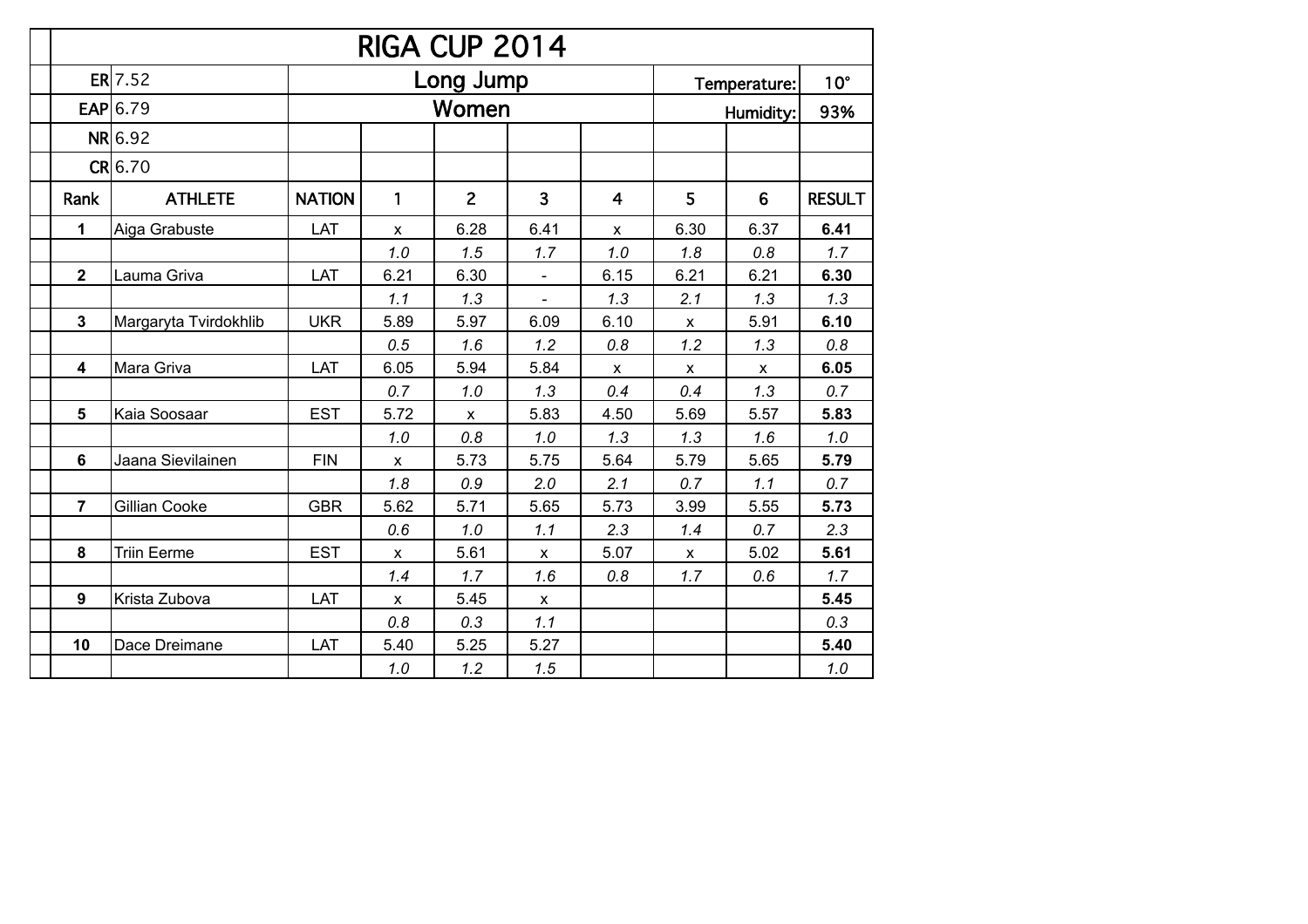|                         | RIGA CUP 2014   |                                                         |                   |            |            |     |              |           |  |      |               |               |
|-------------------------|-----------------|---------------------------------------------------------|-------------------|------------|------------|-----|--------------|-----------|--|------|---------------|---------------|
|                         | ER 6.14         |                                                         | <b>Pole Vault</b> |            |            |     | Temperature: | $9^\circ$ |  |      |               |               |
|                         | <b>EAP</b> 5.85 | Men                                                     |                   |            | Humidity:  | 95% |              |           |  |      |               |               |
|                         | <b>NR</b> 5.80  |                                                         |                   |            |            |     |              |           |  |      |               |               |
|                         | $CR$ 5.80       |                                                         |                   |            |            |     |              |           |  |      |               |               |
| Rank                    | <b>ATHLETE</b>  | NATION   4.80   5.00   5.20   5.20   5.15   5.50   5.55 |                   |            |            |     |              |           |  | 5.60 | $5.65$   5.70 | <b>RESULT</b> |
| $\mathbf 1$             | Mareks Arents   | LAT                                                     |                   | $\Omega$   | <b>XXX</b> | x   | o            |           |  |      |               | 5.15          |
| $\mathbf{2}$            | Veiko Kriisk    | <b>EST</b>                                              |                   | $\Omega$   | <b>XXX</b> | X   | X            |           |  |      |               | 5.00          |
| $\mathbf{3}$            | Jarno Kivioja   | <b>FIN</b>                                              | O                 | XXO        | <b>XXX</b> |     |              |           |  |      |               | 5.00          |
| $\overline{\mathbf{4}}$ | Andrej Poljanec | <b>SLO</b>                                              | XXO               | XXO        | <b>XXX</b> |     |              |           |  |      |               | 5.00          |
|                         | Maksym Mazuryk  | <b>UKR</b>                                              |                   | <b>XXX</b> |            |     |              |           |  |      |               | <b>NM</b>     |
|                         | Karlis Pujats   | LAT                                                     | <b>XXX</b>        |            |            |     |              |           |  |      |               | <b>NM</b>     |

4.80 - 5.00 - 5.20 - 5.30 - 5.40 - 5.50 - 5.55 - 5.60 - 5.65 - 5.70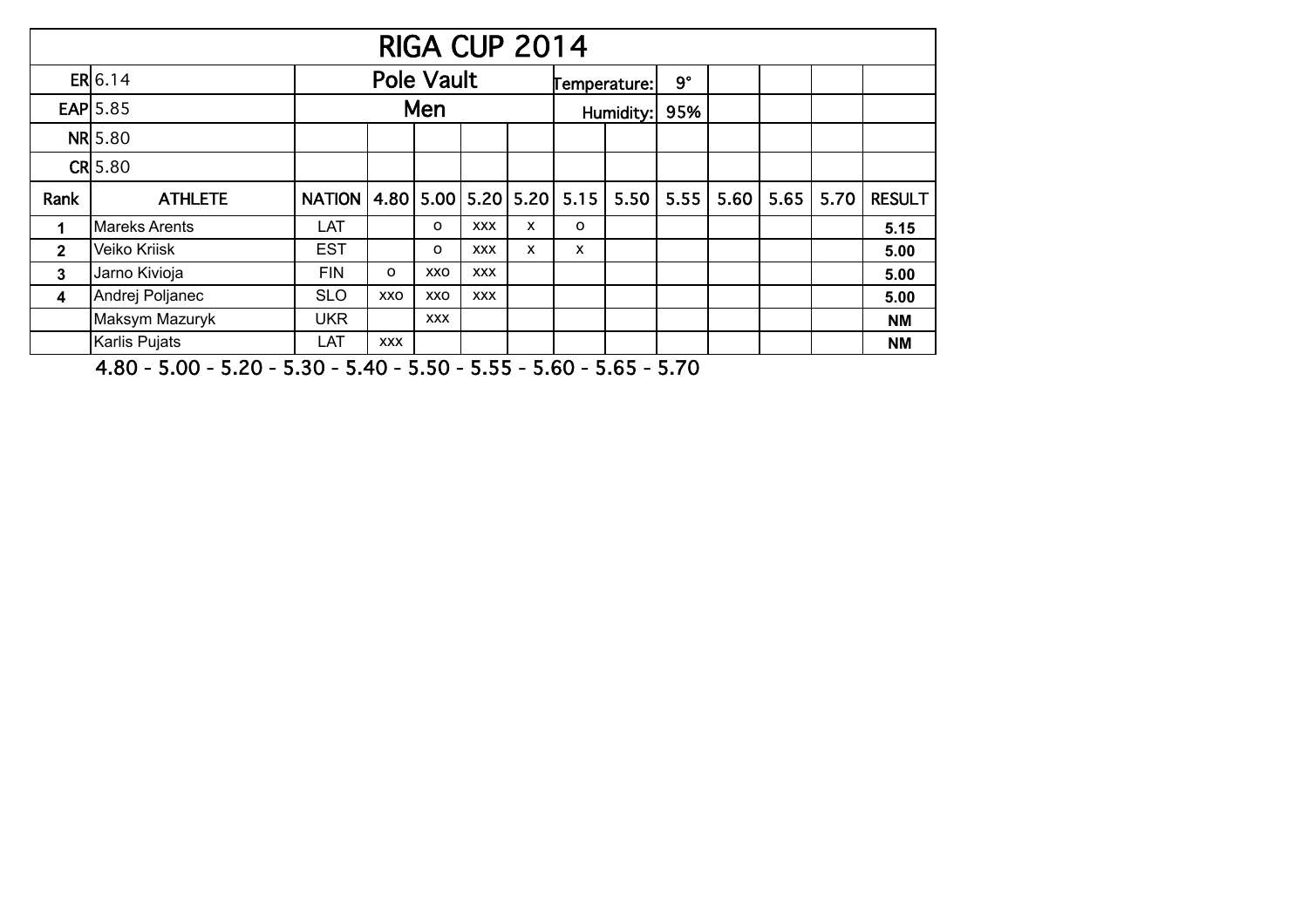|       | <b>RIGA CUP 2014</b>       |               |               |              |  |  |  |  |  |  |
|-------|----------------------------|---------------|---------------|--------------|--|--|--|--|--|--|
| 9.86  | 100 Metres                 |               | Temperature:  | $10^{\circ}$ |  |  |  |  |  |  |
| 9.98  | Men                        | Humidity:     | 93%           |              |  |  |  |  |  |  |
| 10.18 |                            |               |               |              |  |  |  |  |  |  |
| 10.22 |                            |               |               |              |  |  |  |  |  |  |
| Nr    | <b>ATHLETE</b>             | <b>NATION</b> | <b>RESULT</b> | <b>WIND</b>  |  |  |  |  |  |  |
| 103   | <b>Mickey Grimes</b>       | <b>USA</b>    | 10.30         | 2.0          |  |  |  |  |  |  |
| 69    | Luke Fagan                 | GBR           | 10.34         | 2.0          |  |  |  |  |  |  |
| 119   | <b>Aidan Syers</b>         | <b>GBR</b>    | 10.45         | 2.0          |  |  |  |  |  |  |
| 85    | Janis Mezitis              | LAT           | 10.57         | 2.0          |  |  |  |  |  |  |
| 13    | <b>Daniel Garderiner</b>   | <b>GBR</b>    | 10.66         | 2.0          |  |  |  |  |  |  |
| 34    | Lee Maclaughlin            | <b>GBR</b>    | 10.68         | 2.0          |  |  |  |  |  |  |
| 47    | Luke Giblin                | GBR           | 10.68         | 2.1          |  |  |  |  |  |  |
| 86    | Sandis Sabajevs            | LAT           | 10.88         |              |  |  |  |  |  |  |
| 118   | <b>Vladimirs Mihailovs</b> | LAT           | 10.99         | 2.1          |  |  |  |  |  |  |
| 83    | <b>Martins Ralle</b>       | LAT           | 11.02         | 2.1          |  |  |  |  |  |  |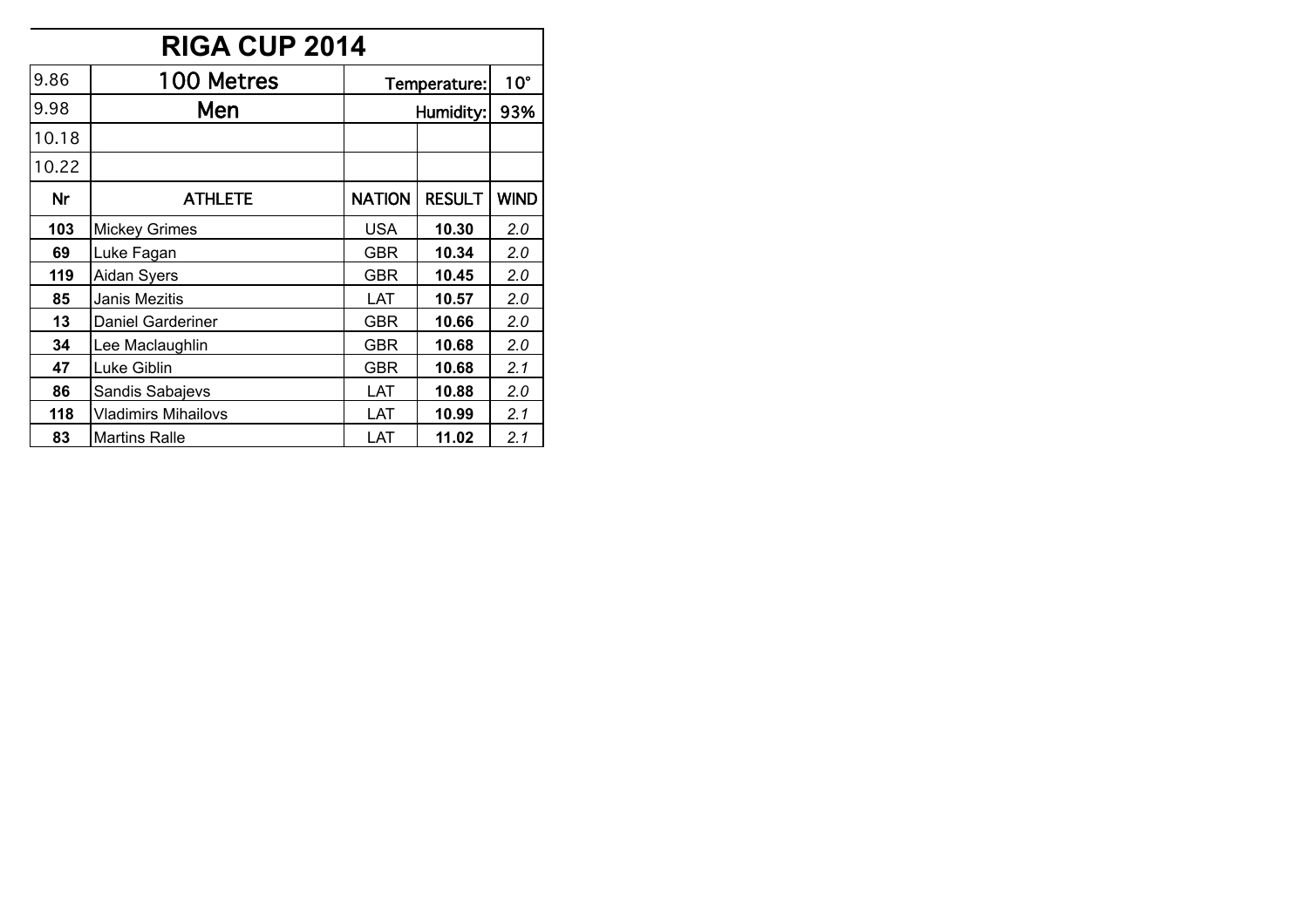|           | <b>RIGA CUP 2014</b>  |               |               |              |  |  |  |  |  |  |  |
|-----------|-----------------------|---------------|---------------|--------------|--|--|--|--|--|--|--|
| 10.73     | 100 Metres            |               | Temperature:  | $10^{\circ}$ |  |  |  |  |  |  |  |
| 10.99     | Women                 |               | Humidity:     | 93%          |  |  |  |  |  |  |  |
| 11.34     |                       |               |               |              |  |  |  |  |  |  |  |
| 11.43     |                       |               |               |              |  |  |  |  |  |  |  |
| <b>Nr</b> | <b>ATHLETE</b>        | <b>NATION</b> | <b>RESULT</b> | <b>WIND</b>  |  |  |  |  |  |  |  |
| 101       | Ashleigh Nelson       | GBR           | 11.36         | 1.3          |  |  |  |  |  |  |  |
| 102       | Ksenija Balta         | <b>EST</b>    | 11.42         | 1.3          |  |  |  |  |  |  |  |
| 100       | Cleo VanBuren         | <b>USA</b>    | 11.57         | 1.3          |  |  |  |  |  |  |  |
| 99        | Lina Grincikaite      | LTU           | 11.59         | 1.3          |  |  |  |  |  |  |  |
| 97        | Olena Parneta         | <b>UKR</b>    | 11.74         | 1.3          |  |  |  |  |  |  |  |
| 98        | Yulia Chermoshanskaya | <b>RUS</b>    | 11.84         | 1.3          |  |  |  |  |  |  |  |
| 149       | Grieta Klavina        | LAT           | 12.45         | 1.3          |  |  |  |  |  |  |  |
| 151       | Anna Paula Auzina     | LAT           | 12.58         | 1.3          |  |  |  |  |  |  |  |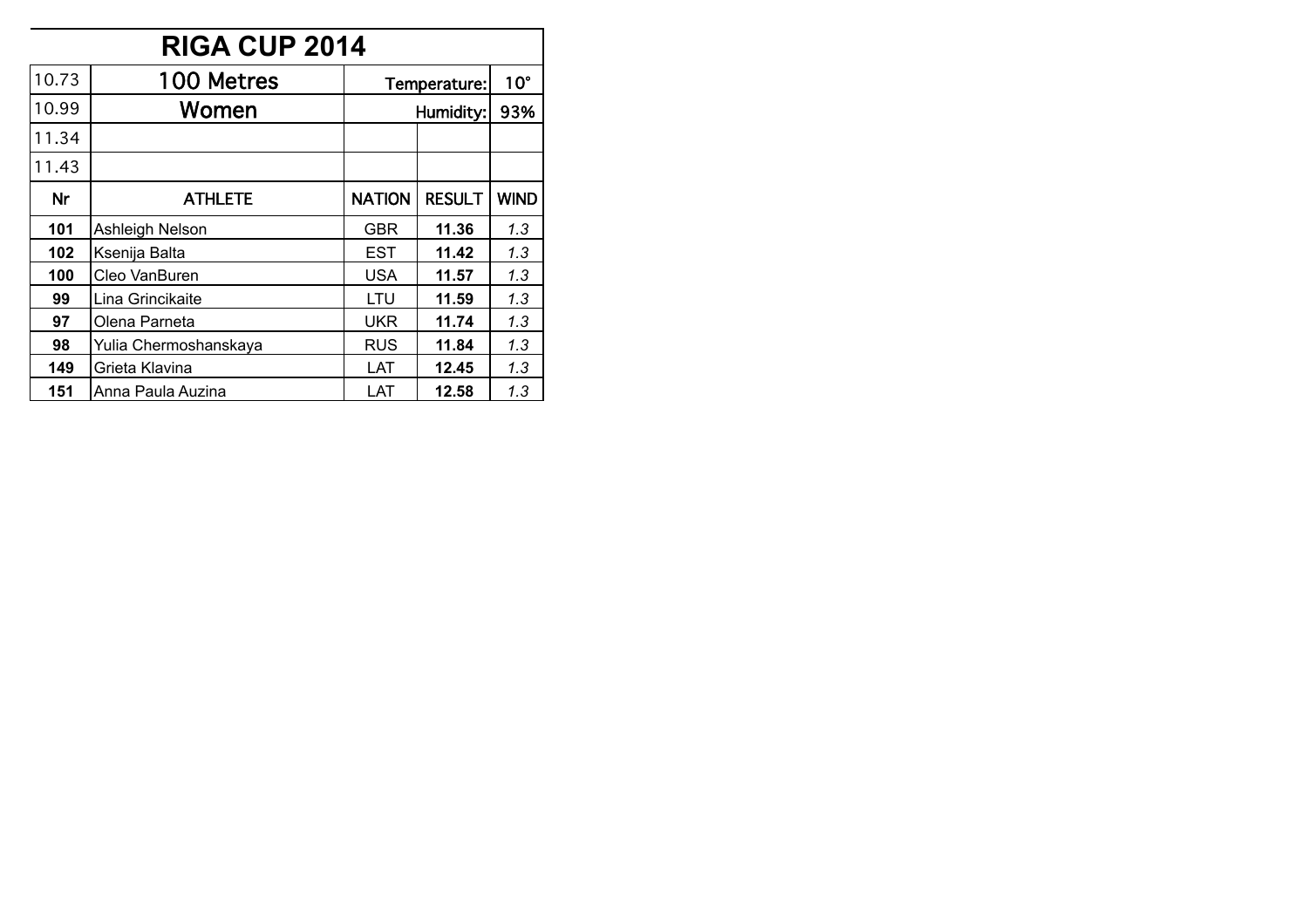|                |                          |               |              | RIGA CUP 2014  |              |              |                |                |               |
|----------------|--------------------------|---------------|--------------|----------------|--------------|--------------|----------------|----------------|---------------|
|                | ER 8.86                  |               |              | Long Jump      |              |              |                | Temperature:   | $10^{\circ}$  |
|                | $EAP$ 8.46               |               |              | Men            |              |              |                | Humidity:      | 93%           |
|                | <b>NR</b> 8.07           |               |              |                |              |              |                |                |               |
|                | $CR$ 8.06                |               |              |                |              |              |                |                |               |
| Rank           | <b>ATHLETE</b>           | <b>NATION</b> | 1            | $\overline{2}$ | 3            | 4            | 5              | 6              | <b>RESULT</b> |
| 1              | <b>Elvijs Misans</b>     | LAT           | 7.59         | 7.63           | X            | 7.72         | 7.79           | 7.92           | 7.92          |
|                |                          |               | 1.9          | 0.4            | 1.2          | 0.7          | 1.5            | 2.0            | 2.0           |
| $\overline{2}$ | Vasiliy Kopeykin         | <b>RUS</b>    | $\mathsf{x}$ | 7.50           | $\mathsf{x}$ | $\mathsf{x}$ | 7.70           | 7.62           | 7.70          |
|                |                          |               | 1.3          | 1.1            | 1.9          | 0.8          | 1,7            | 1.5            | 1,7           |
| $\mathbf{3}$   | Kafetien Gomis           | <b>FRA</b>    | X            | $\mathsf{x}$   | 7.48         | X            | $\blacksquare$ | 7.63           | 7.63          |
|                |                          |               | 0.5          | 0.4            | 1.2          | 1.2          |                | 0.2            | 0.2           |
| 4              | <b>Daniel Garderiner</b> | <b>GBR</b>    | 7.05         | $\mathsf{x}$   | X            | 7.27         | 7.43           | 7.54           | 7.54          |
|                |                          |               | 0.8          | 1.5            | 1.3          | 0.5          | 1.0            | 2.3            | 2.3           |
| 5              | Dmitrijs Tisjackis       | LAT           | 7.24         | $\mathsf{x}$   | 7.32         | 7.34         | 5.88           | $\blacksquare$ | 7.34          |
|                |                          |               | 1.1          |                | 1.0          | 2.3          | 2.0            |                | 2.3           |
| $6\phantom{a}$ | Morten Jensen            | <b>DEN</b>    | X            | $\mathsf{x}$   | 7.27         | 5.47         | X              | X              | 7.27          |
|                |                          |               | 0.5          | 1.4            | 1.7          | 0.8          | 1.6            | 1.0            | 1.7           |
| $\overline{7}$ | <b>Taras Neledva</b>     | <b>UKR</b>    | 7.02         | $\mathsf{x}$   | 6.90         | X            | 6.64           | $\blacksquare$ | 7.02          |
|                |                          |               | 1.0          | 1.3            | 1.0          | 1.4          | 1.6            |                | 1.0           |
| 8              | Pavels Kovalovs          | LAT           | 6.93         | X              | x            | x            | $\mathsf{x}$   | 6.79           | 6.93          |
|                |                          |               | 1.2          | 0.0            | 1.2          | 1.8          | 0.8            | 1.2            | 1.2           |
| 9              | <b>Maris Grenins</b>     | LAT           | 6.84         | 6.91           | 6.89         |              |                |                | 6.91          |
|                |                          |               | 1.0          | 1.2            | 1.3          |              |                |                | 1.2           |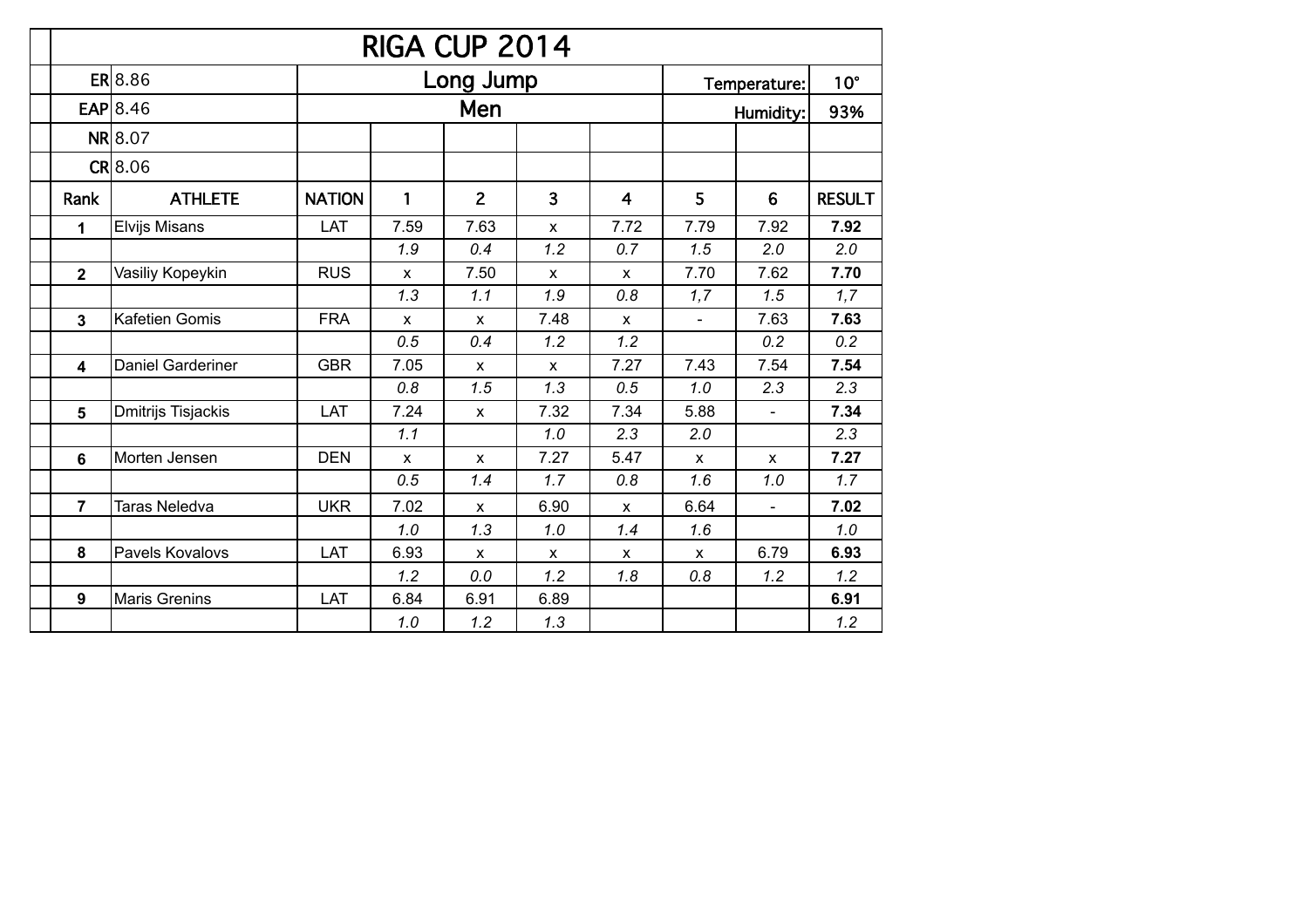|           | <b>RIGA CUP 2014</b>   |               |               |              |  |  |  |  |  |  |
|-----------|------------------------|---------------|---------------|--------------|--|--|--|--|--|--|
| 19.72     | 200 Metres             |               | Temperature:  | $10^{\circ}$ |  |  |  |  |  |  |
| 20.34     | Men                    |               | Humidity:     | 94%          |  |  |  |  |  |  |
| 20.41     |                        |               |               |              |  |  |  |  |  |  |
| 20.57     |                        |               |               |              |  |  |  |  |  |  |
| <b>Nr</b> | <b>ATHLETE</b>         | <b>NATION</b> | <b>RESULT</b> | <b>WIND</b>  |  |  |  |  |  |  |
| 69        | Luke Fagan             | GBR           | 20.63         | 2.1          |  |  |  |  |  |  |
| 23        | Karol Zalewski         | POL           | 20.67         | 2.1          |  |  |  |  |  |  |
| 103       | <b>Mickey Grimes</b>   | <b>USA</b>    | 20.89         | 2.1          |  |  |  |  |  |  |
| 21        | Jordan Kirby Polidore  | <b>GBR</b>    | 21.20         | 2.1          |  |  |  |  |  |  |
| 85        | Janis Mezitis          | LAT           | 21.28         | 2.1          |  |  |  |  |  |  |
| 47        | Luke Giblin            | GBR           | 21.54         | 0.9          |  |  |  |  |  |  |
| 34        | Lee Maclaughlin        | GBR           | 21.68         | 0.9          |  |  |  |  |  |  |
| 17        | <b>Martins Zacests</b> | LAT           | 21.82         | 0.9          |  |  |  |  |  |  |
| 25        | Rhys Knapman           | <b>GBR</b>    | 21.94         |              |  |  |  |  |  |  |
| 20        | Juris Jegorovs         | LAT           | 22.15         | 0.9          |  |  |  |  |  |  |
| 22        | Christian Malcolm      | GBR           | 22.17         | 2.1          |  |  |  |  |  |  |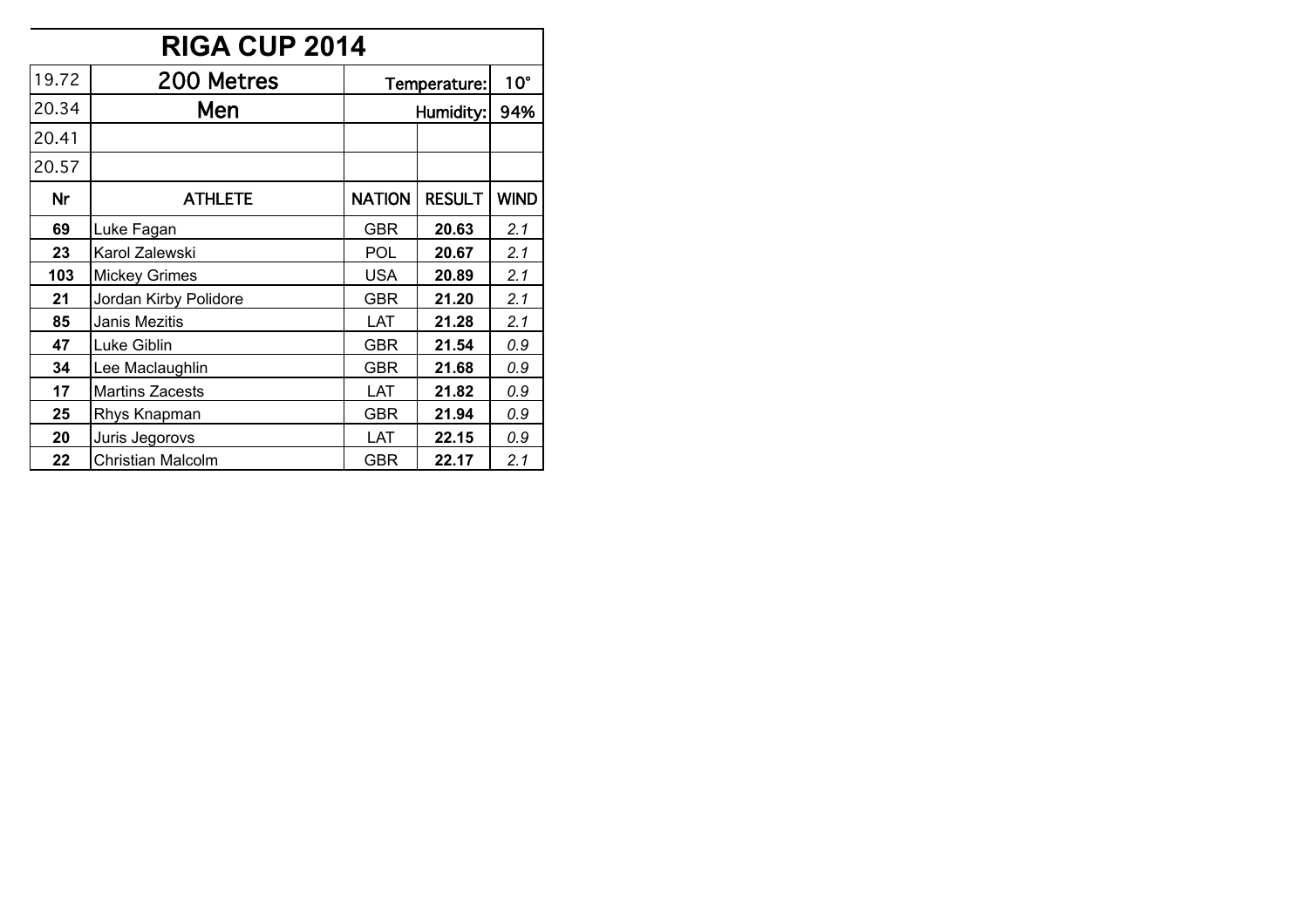|           | <b>RIGA CUP 2014</b>  |               |               |              |  |  |  |  |  |  |
|-----------|-----------------------|---------------|---------------|--------------|--|--|--|--|--|--|
| 21.71     | 200 Metres            |               | Temperature:  | $10^{\circ}$ |  |  |  |  |  |  |
| 22.85     | Women                 |               | Humidity:     | 93%          |  |  |  |  |  |  |
| 22.49     |                       |               |               |              |  |  |  |  |  |  |
| 23.10     |                       |               |               |              |  |  |  |  |  |  |
| <b>Nr</b> | <b>ATHLETE</b>        | <b>NATION</b> | <b>RESULT</b> | <b>WIND</b>  |  |  |  |  |  |  |
| 102       | Ksenija Balta         | <b>EST</b>    | 23.50         | 0.9          |  |  |  |  |  |  |
| 99        | Lina Grincikaite      | LTU           | 23.68         | 0.9          |  |  |  |  |  |  |
| 98        | Yulia Chermoshanskaya | <b>RUS</b>    | 23.89         | 0.9          |  |  |  |  |  |  |
| 97        | Olena Parneta         | UKR           | 23.94         | 0.9          |  |  |  |  |  |  |
| 100       | Cleo VanBuren         | <b>USA</b>    | 24.24         | 0.9          |  |  |  |  |  |  |
| 151       | Anna Paula Auzina     | LAT           | 25.82         | 0.9          |  |  |  |  |  |  |
| 101       | Ashleigh Nelson       | GBR           | <b>DNS</b>    | 0.9          |  |  |  |  |  |  |
| 15        | Gunta Latiseva-Cudare | LAT           | <b>DNS</b>    | 0.9          |  |  |  |  |  |  |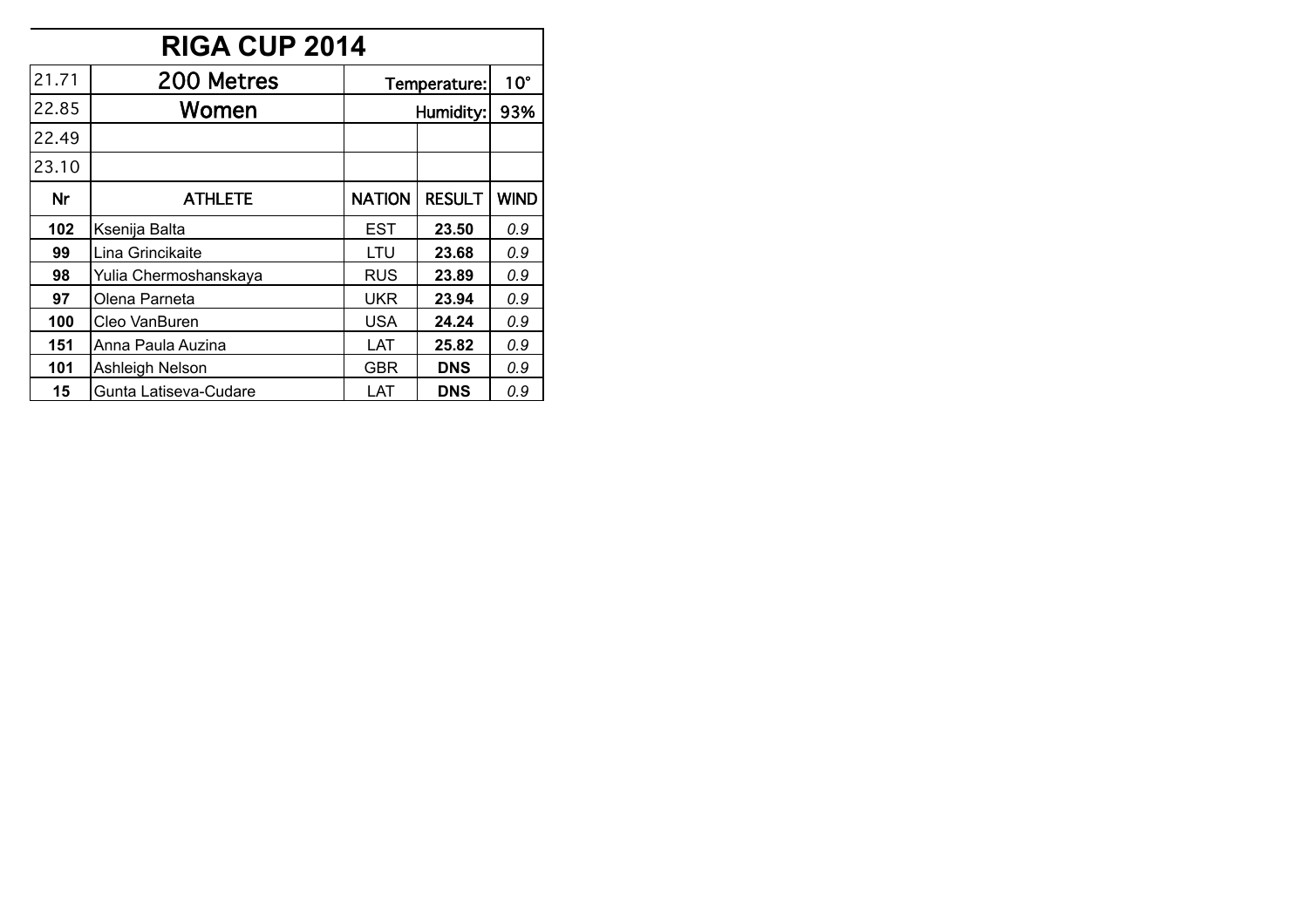|           | <b>RIGA CUP 2014</b>       |               |               |           |  |  |  |  |  |  |  |
|-----------|----------------------------|---------------|---------------|-----------|--|--|--|--|--|--|--|
| 47.60     | 400 Metres                 |               | Temperature:  | $9^\circ$ |  |  |  |  |  |  |  |
| 51.06     | Women                      |               | Humidity:     | 95%       |  |  |  |  |  |  |  |
| 50.71     |                            |               |               |           |  |  |  |  |  |  |  |
| 51.49     |                            |               |               |           |  |  |  |  |  |  |  |
| <b>Nr</b> | <b>ATHLETE</b>             | <b>NATION</b> | <b>RESULT</b> |           |  |  |  |  |  |  |  |
| 15        | Gunta Latiseva-Cudare      | LAT           | 55.21         |           |  |  |  |  |  |  |  |
| 148       | Monika Szczesna            | POL           | 55.24         |           |  |  |  |  |  |  |  |
| 105       | Aleksandra Fedoriva-Shpaer | <b>RUS</b>    | 56.06         |           |  |  |  |  |  |  |  |
| 107       | <b>Chloe Lambert</b>       | <b>GBR</b>    | 56.29         |           |  |  |  |  |  |  |  |
| 106       | Anna Oreshkina             | <b>RUS</b>    | 57.79         |           |  |  |  |  |  |  |  |
| 109       | Egle Balciunaite           | LTU           | 58.67         |           |  |  |  |  |  |  |  |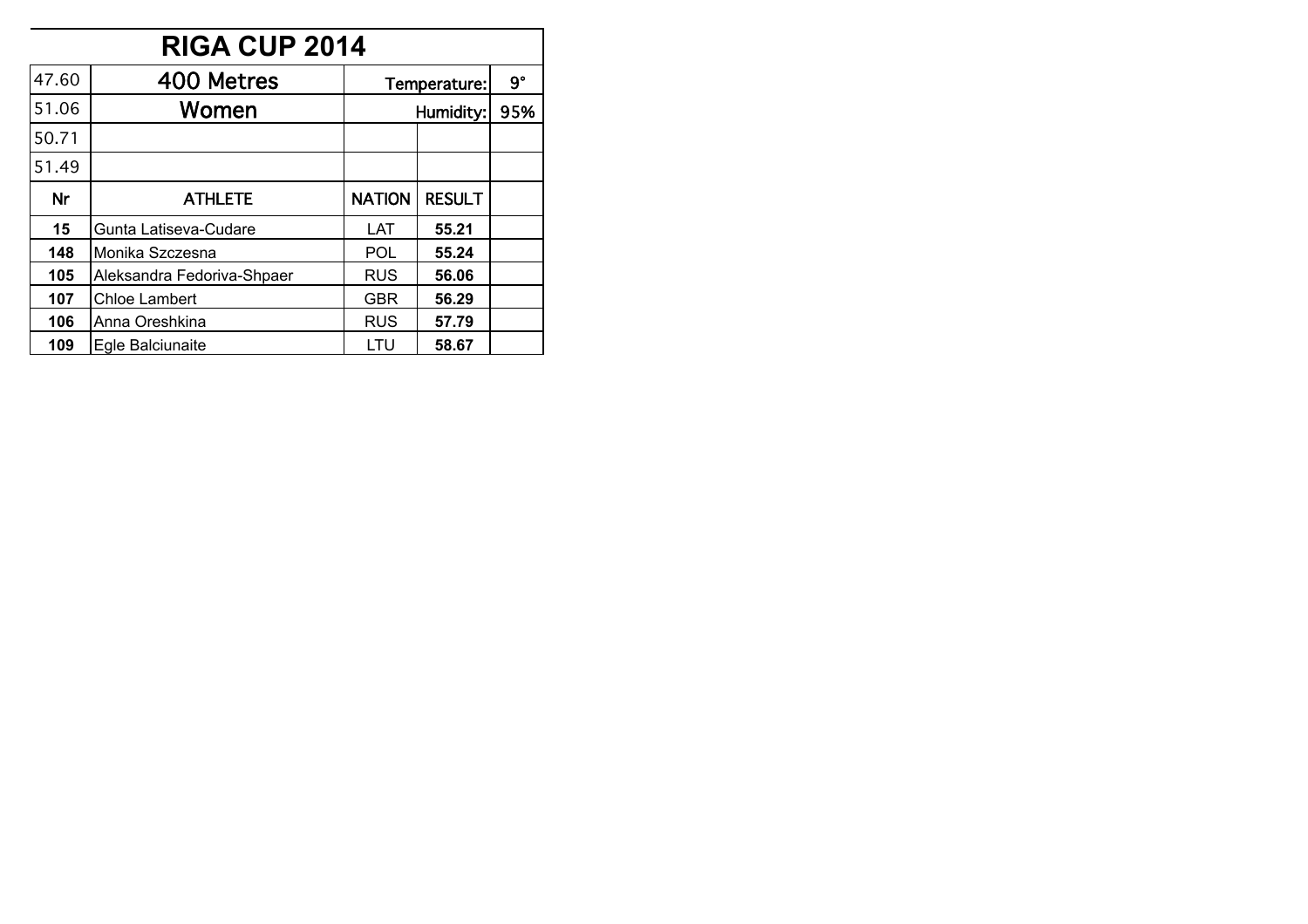|                     | RIGA CUP 2014           |               |               |              |  |  |  |  |  |  |  |
|---------------------|-------------------------|---------------|---------------|--------------|--|--|--|--|--|--|--|
| T:41.1              | 800 Metres              |               | Temperature:  | $10^{\circ}$ |  |  |  |  |  |  |  |
| †:क्5.न             | Men                     |               | Humidity:     | 93%          |  |  |  |  |  |  |  |
| <u> -</u><br>1:43.6 |                         |               |               |              |  |  |  |  |  |  |  |
| 1:45.5              |                         |               |               |              |  |  |  |  |  |  |  |
|                     |                         |               |               |              |  |  |  |  |  |  |  |
| <b>Nr</b>           | <b>ATHLETE</b>          | <b>NATION</b> | <b>RESULT</b> |              |  |  |  |  |  |  |  |
| 42                  | James Bowness           | GBR           | 1:48.64       |              |  |  |  |  |  |  |  |
| 45                  | Dennis Kruger           | <b>GER</b>    | 1:48.73       |              |  |  |  |  |  |  |  |
| 39                  | <b>Stanislav Maslov</b> | <b>UKR</b>    | 1:49.27       |              |  |  |  |  |  |  |  |
| 38                  | Joseph Maynard          | <b>GBR</b>    | 1:49.60       |              |  |  |  |  |  |  |  |
| 14                  | <b>Renars Stepins</b>   | LAT           | 1:49.81       |              |  |  |  |  |  |  |  |
| 44                  | <b>Raimond Valler</b>   | <b>EST</b>    | 1:50.57       |              |  |  |  |  |  |  |  |
| 41                  | Ville Lampinen          | <b>FIN</b>    | 1:50.77       |              |  |  |  |  |  |  |  |
| 16                  | Pauls Arents            | LAT           | 1:51.05       |              |  |  |  |  |  |  |  |
| 36                  | <b>Kristaps Valters</b> | LAT           | 1:51.38       |              |  |  |  |  |  |  |  |
| 43                  | Rimgaudas Morkunas      | LTU           | 1:52.65       |              |  |  |  |  |  |  |  |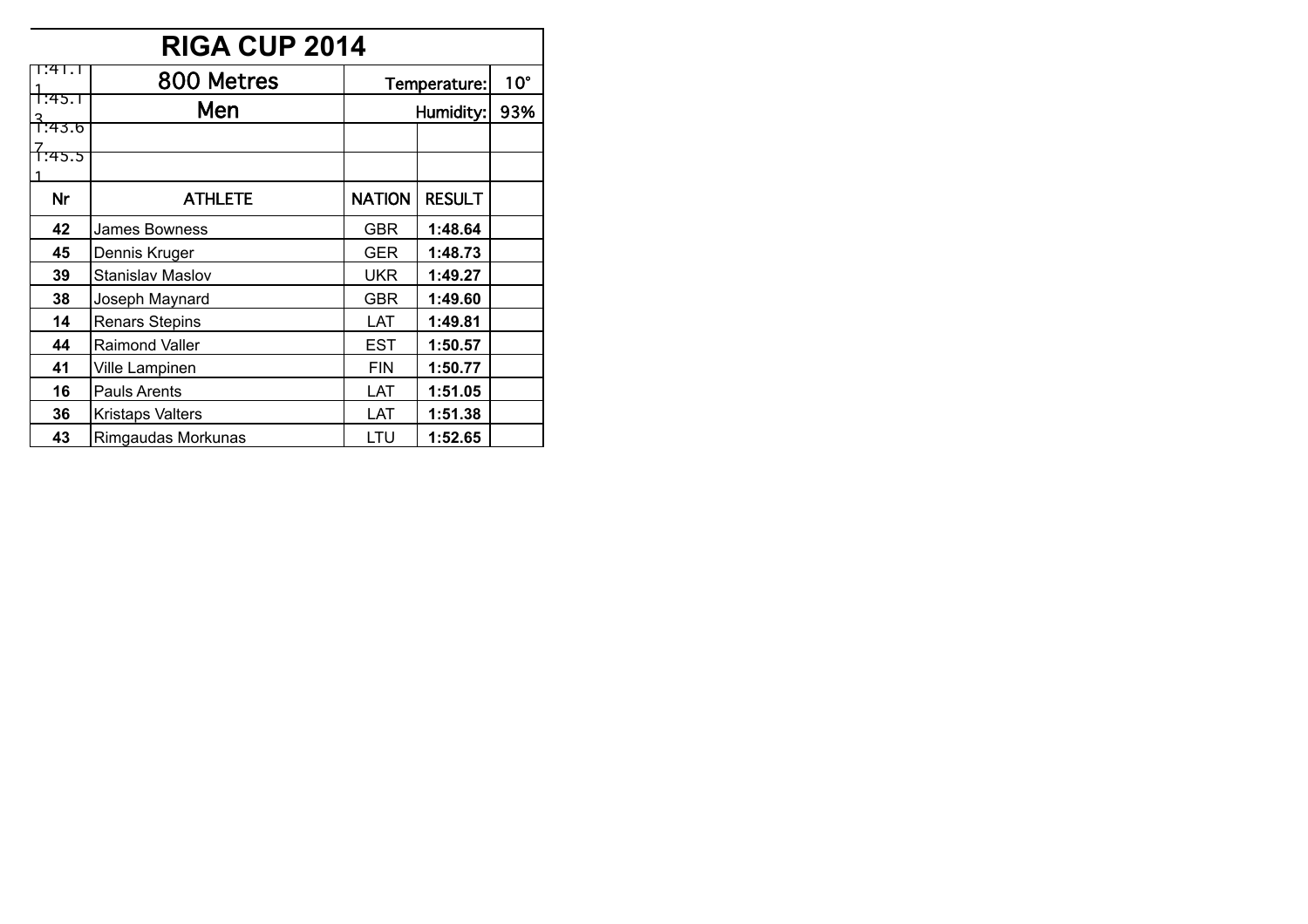|                        | <b>RIGA CUP 2014</b>   |               |                  |  |  |  |  |  |  |  |  |
|------------------------|------------------------|---------------|------------------|--|--|--|--|--|--|--|--|
| 3:52.4                 | 1500 Metres            |               | Temperature: 10° |  |  |  |  |  |  |  |  |
| <del>4:07.7</del><br>6 | Women                  |               | Humidity: 93%    |  |  |  |  |  |  |  |  |
| 4:09.8                 |                        |               |                  |  |  |  |  |  |  |  |  |
| 4:19.8<br>Ջ            |                        |               |                  |  |  |  |  |  |  |  |  |
| Rank                   | <b>ATHLETE</b>         | <b>NATION</b> | <b>RESULT</b>    |  |  |  |  |  |  |  |  |
| 1                      | Melissa Courtney       | <b>GBR</b>    | 4:18.02          |  |  |  |  |  |  |  |  |
| $\mathbf{2}$           | <b>Volha Rulevich</b>  | <b>BLR</b>    | 4:27.68          |  |  |  |  |  |  |  |  |
| 3                      | Jelena Abele           | LAT           | 4:28.12          |  |  |  |  |  |  |  |  |
| 4                      | <b>Birgit Pihelgas</b> | <b>EST</b>    | 4:44.39          |  |  |  |  |  |  |  |  |
| 5                      | Elizabete Priekule     | LAT           | 4:54.90          |  |  |  |  |  |  |  |  |
|                        | Anna Petrova           | <b>RUS</b>    | <b>DNS</b>       |  |  |  |  |  |  |  |  |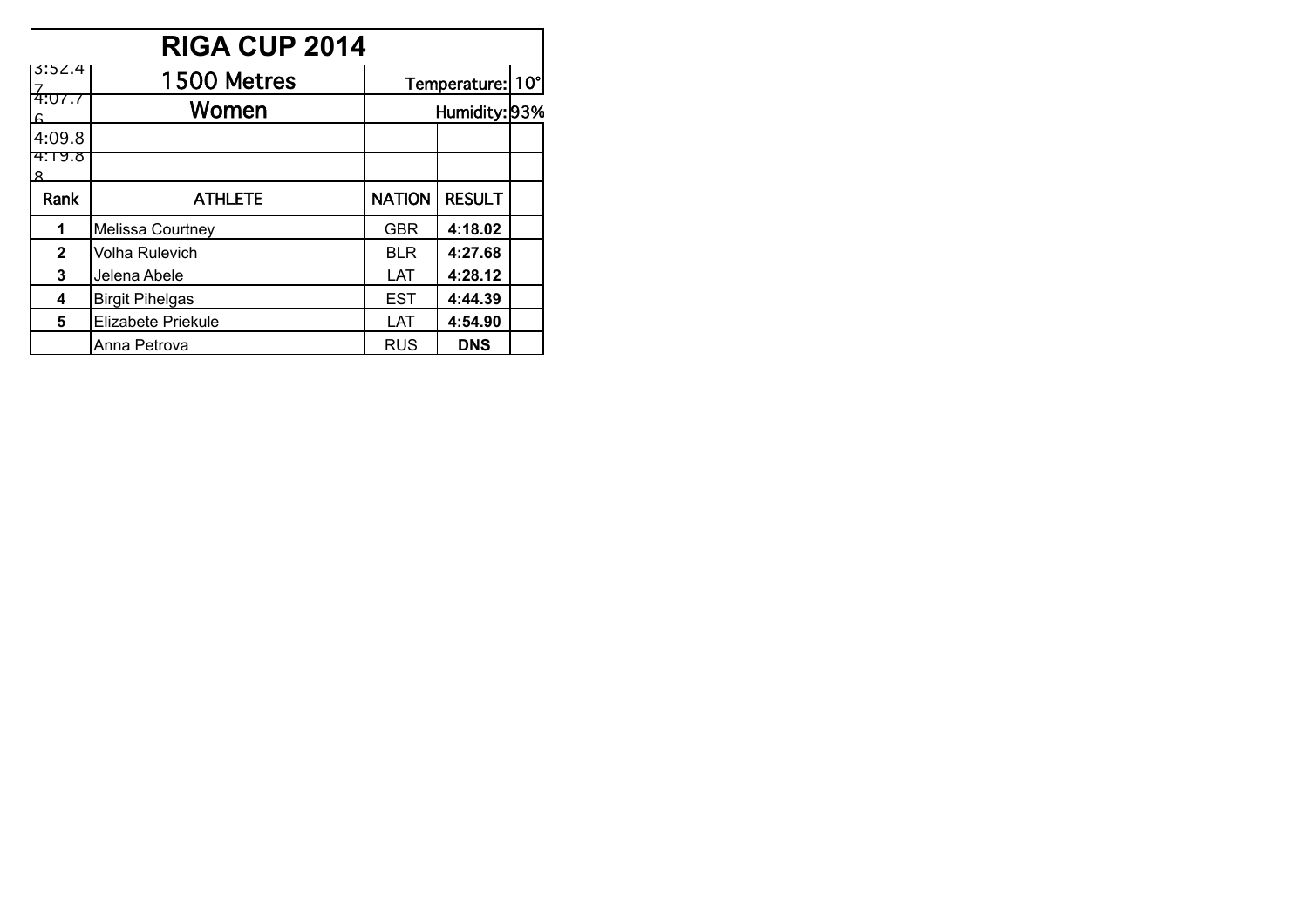| <b>RIGA CUP 2014</b>            |                      |               |               |  |  |  |  |
|---------------------------------|----------------------|---------------|---------------|--|--|--|--|
| 7:26.6                          | 3000 Metres          | Temperature:  | $9^\circ$     |  |  |  |  |
| <del>?:37.3</del>               | Men                  | Humidity: 95% |               |  |  |  |  |
| <del>7:52.ס</del>               |                      |               |               |  |  |  |  |
| $\frac{5}{8}$ :13.6<br><u>ଳ</u> |                      |               |               |  |  |  |  |
| Rank                            | <b>ATHLETE</b>       | <b>NATION</b> | <b>RESULT</b> |  |  |  |  |
| 1                               | Krystian Zalewski    | <b>POL</b>    | 8:04.31       |  |  |  |  |
| $\mathbf 2$                     | Dmitrijs Jurkevics   | LAT           | 8:05.86       |  |  |  |  |
| 3                               | Said El Otmani       | <b>MAR</b>    | 8:09.79       |  |  |  |  |
| 4                               | Volodymyr Kyts       | <b>UKR</b>    | 8:14.50       |  |  |  |  |
| 5                               | <b>Alberts Blajs</b> | LAT           | 8:15.49       |  |  |  |  |
| 6                               | Dmitrijs Serjogins   | LAT           | 8:17.99       |  |  |  |  |
| 7                               | Valerijs Zolnerovics | LAT           | 8:19.45       |  |  |  |  |
| 8                               | Kaspars Briska       | LAT           | 8:47.06       |  |  |  |  |